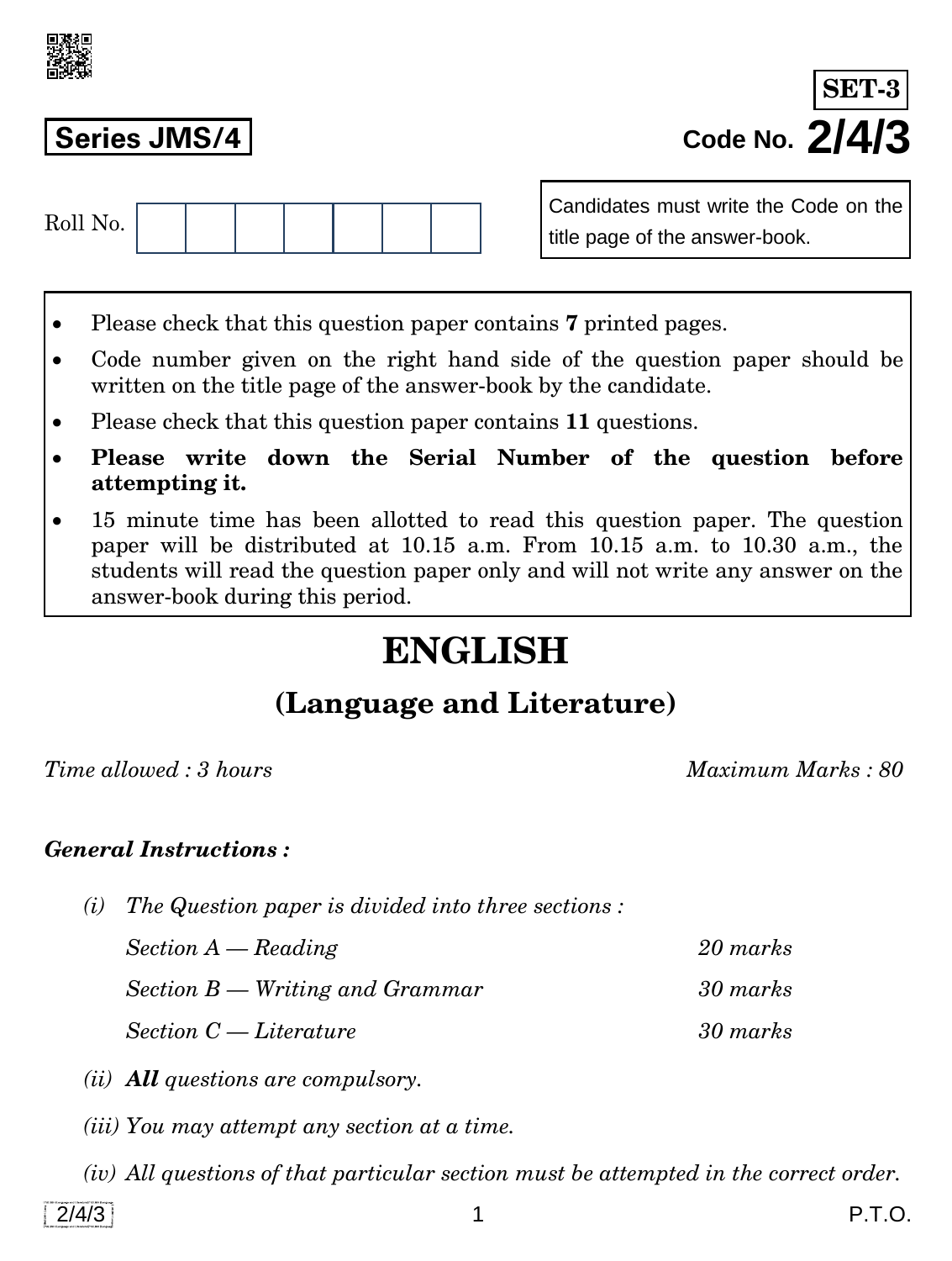

#### **SECTION A – (Reading)** *20 marks*

- **1.** Read the passage given below and answer the questions that follow : *8*
	- 1 Cataract is the major cause of blindness, which is also caused by a damage to the cornea. It occurs more often in old age. As one starts growing old, the lens of the eye hardens, loses it transparency and becomes opaque. It obstructs the light rays from entering the eye.
	- 2 The onset of cataract blurs the vision. Sometimes, the cataract patient sees multiple images instead of a single object image. Because of the gradual development of cataract, the afflicted person loses his/her vision and the world becomes dark to him/her.
	- 3 The development of cataract is a complex process. However, the following factors can be attributed to its formation. Cataract generally develops in old age but sometimes, children are born with cataract because of hereditary defect. Eye injuries too, can cause cataract.
	- 4 People exposed to sunrays for longer periods develop cataract earlier than others. Researchers opine that the smoke inhaled while smoking, carries substances internally damaging the eyes.
	- 5 Ultraviolet radiation, invisible to the human eye, is linked to skin cancer. The victim loses vision and the world becomes dark to him.
	- 1.1 On the basis of your understanding of the above passage, answer *any eight* of the following questions : *18=8*
		- (a) What is the major cause of blindness ?
		- (b) When does cataract generally occur ?
		- (c) Why does the lens of the eye become opaque in old age ?
		- (d) How does one detect cataract in early stages ?
		- (e) Give any two factors which are responsible for the formation of cataract.
		- (f) How does cataract affect its victim ultimately ?
		- (g) Which type of cancer is caused by ultraviolet radiation ?
		- (h) How is smoking responsible for the development of cataract ?
		- (i) Find the word from para 1 that means 'that through which light cannot enter'.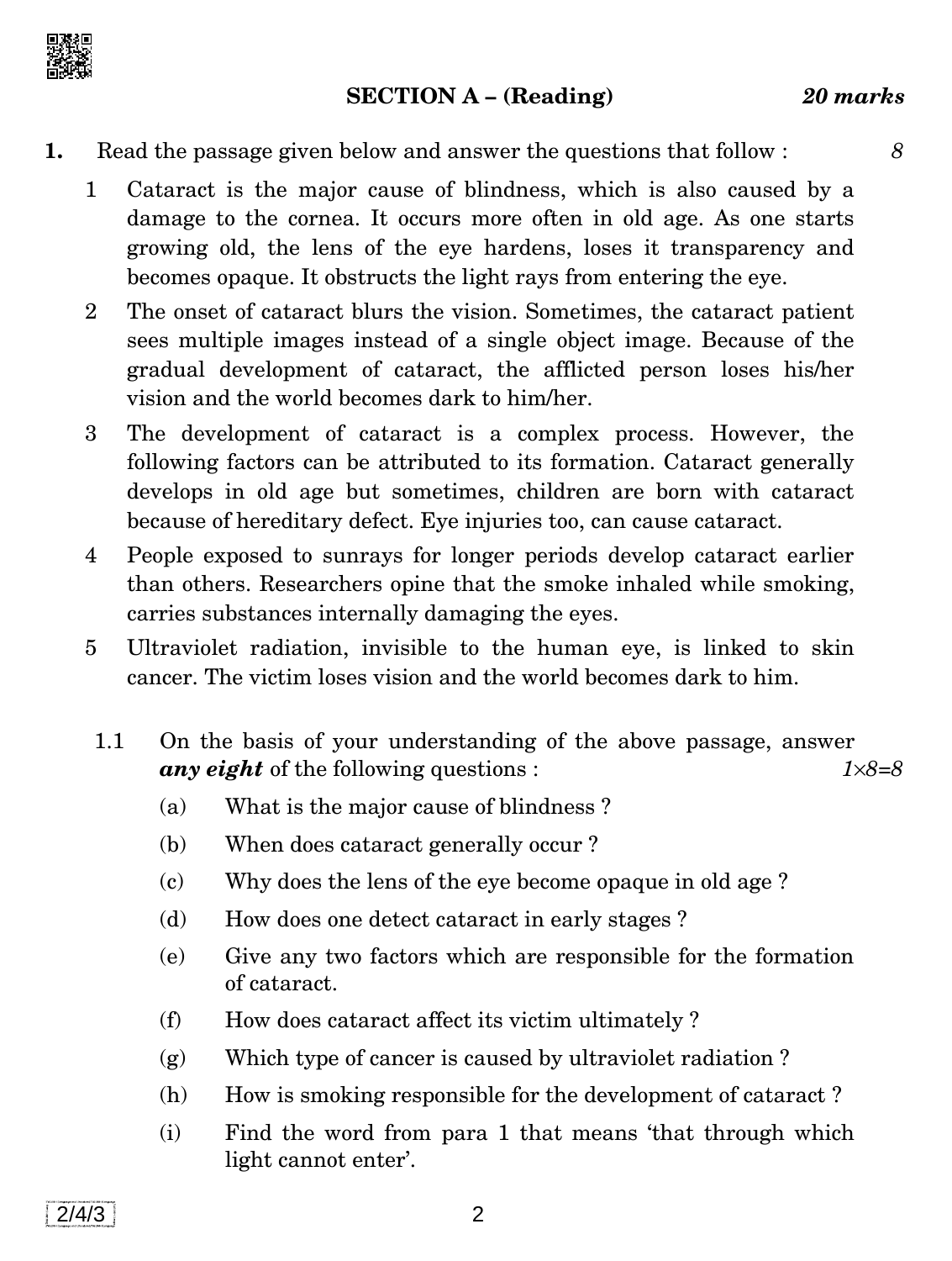

- **2.** Read the passage given below and answer the questions that follow : *12*
	- 1 Spread over an area of 11,570 acres, Kalesar Reserve Forest is the only one of its kind in Haryana. It is home to a wide range of wild flora and fauna including three elephants, a male tiger, 16 male and female leopards, 19 panthers and some other animals as well.
	- 2 Spread on both sides of Yamunanagar Paonta Sahib Road in Yamunanagar district, it was designated a national park through a government notification in December 2003. However, it is alleged, lack of sufficient funds is proving to be a hindrance in wildlife conservation in the national park. The Divisional Forest Officer revealed that it is the only forest in Haryana with a natural 'sal' tree belt.
	- 3 As for the steps taken to ensure protection of wildlife and environment, it was disclosed that staff had been given weapons by the State Government to tackle the menace posed by poachers. The State had also set up two special environmental courts, one each at Kurukshetra and Faridabad, to deal with crimes related to poaching and illicit felling of trees from the area. Eight watering holes have been dug up across the forest area to ensure that wildlife does not stray into human habitats on its fringes in search of drinking water. Similarly, earthen dams have been constructed to conserve rainwater for the future use of wildlife.
	- 4 It was disclosed that work to fence the area would be undertaken in the near future and more steps taken to ensure that wild fauna does not face drinking water problem in their natural habitat in the reserve forest.
	- 2.1 On the basis of your understanding of the above passage, answer *any four* of the following questions in 30 – 40 words each : *24=8*
		- (a) What is unique about Kalesar Reserve Forest ?
		- (b) Which animals are found in Kalesar forest ?
		- (c) What is proving to be a hindrance to conserving wildlife in the national park ?
		- (d) What is done in the park for the conservation of water ?
		- (e) Why have two special environmental courts been set up ?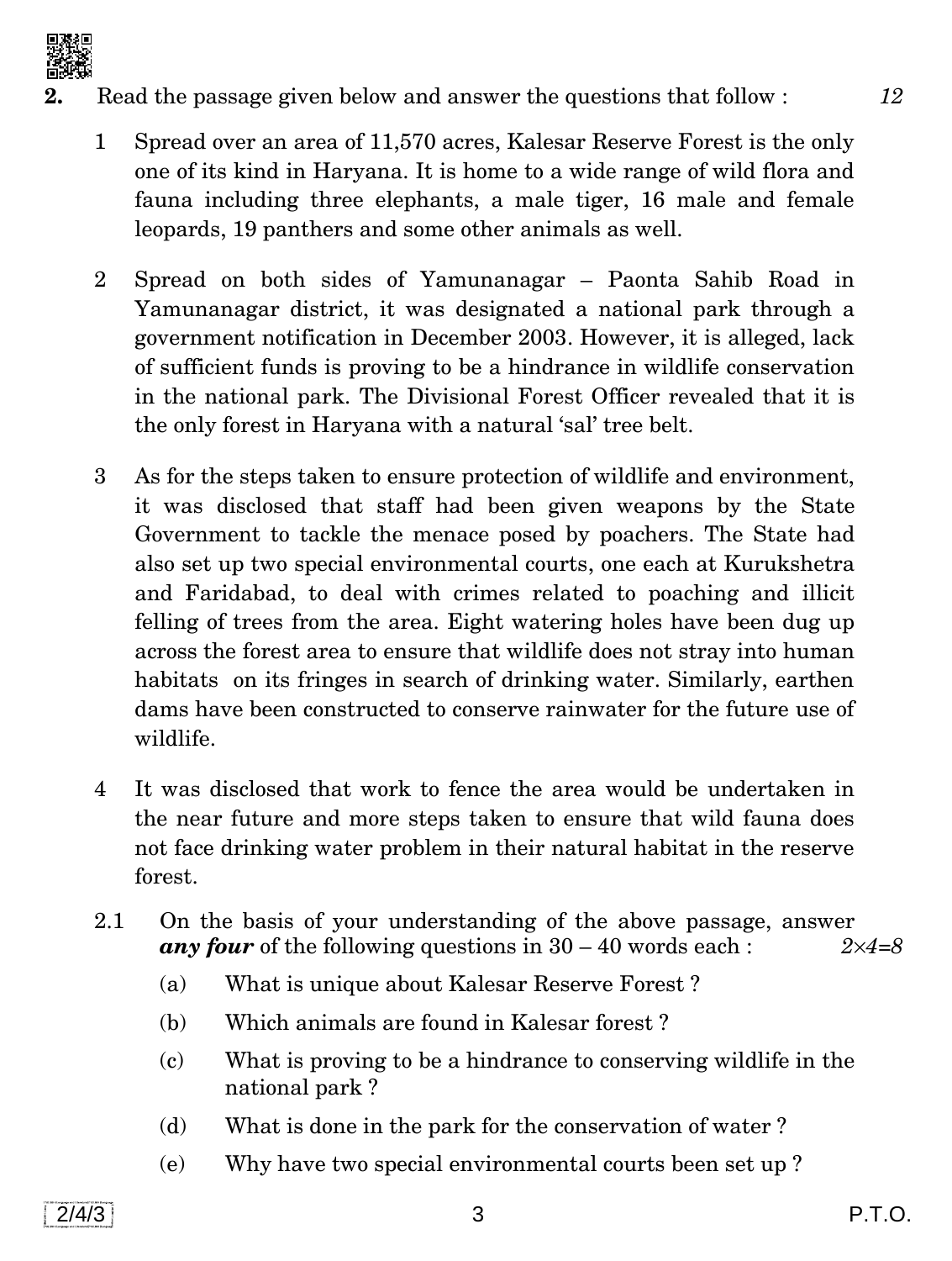

| $2.2\,$ |                                                          |                                                                                                                                                                                                                                                                                                                                                                                                   |                            |      | On the basis of your understanding of the above passage, answer                          |  |  |  |  |  |
|---------|----------------------------------------------------------|---------------------------------------------------------------------------------------------------------------------------------------------------------------------------------------------------------------------------------------------------------------------------------------------------------------------------------------------------------------------------------------------------|----------------------------|------|------------------------------------------------------------------------------------------|--|--|--|--|--|
|         |                                                          |                                                                                                                                                                                                                                                                                                                                                                                                   |                            |      | <b>any four</b> of the following with the help of the given options:<br>$1 \times 4 = 4$ |  |  |  |  |  |
|         | (a)                                                      |                                                                                                                                                                                                                                                                                                                                                                                                   |                            |      | Kalesar Reserve Forest was designated a national park                                    |  |  |  |  |  |
|         |                                                          | through a government notification in $\frac{1}{\sqrt{1-\frac{1}{\sqrt{1-\frac{1}{\sqrt{1-\frac{1}{\sqrt{1-\frac{1}{\sqrt{1-\frac{1}{\sqrt{1-\frac{1}{\sqrt{1-\frac{1}{\sqrt{1-\frac{1}{\sqrt{1-\frac{1}{\sqrt{1-\frac{1}{\sqrt{1-\frac{1}{\sqrt{1-\frac{1}{\sqrt{1-\frac{1}{\sqrt{1-\frac{1}{\sqrt{1-\frac{1}{\sqrt{1-\frac{1}{\sqrt{1-\frac{1}{\sqrt{1-\frac{1}{\sqrt{1-\frac{1}{\sqrt{1-\frac{$ |                            |      |                                                                                          |  |  |  |  |  |
|         |                                                          | (i)                                                                                                                                                                                                                                                                                                                                                                                               | February, 2003             | (ii) | December, 2003                                                                           |  |  |  |  |  |
|         |                                                          | (iii)                                                                                                                                                                                                                                                                                                                                                                                             | March, 2004                |      | $(iv)$ August, 2001                                                                      |  |  |  |  |  |
|         | (b)<br>watering holes have been dug up across the forest |                                                                                                                                                                                                                                                                                                                                                                                                   |                            |      |                                                                                          |  |  |  |  |  |
|         |                                                          | area to stop wildlife from going astray in search of water.                                                                                                                                                                                                                                                                                                                                       |                            |      |                                                                                          |  |  |  |  |  |
|         |                                                          | (i)                                                                                                                                                                                                                                                                                                                                                                                               | Four                       | (ii) | Seven                                                                                    |  |  |  |  |  |
|         |                                                          | (iii)                                                                                                                                                                                                                                                                                                                                                                                             | Eight                      | (iv) | Ten                                                                                      |  |  |  |  |  |
|         | (c)                                                      | Which word in the passage means 'natural environment in                                                                                                                                                                                                                                                                                                                                           |                            |      |                                                                                          |  |  |  |  |  |
|         |                                                          | which a particular species live'?                                                                                                                                                                                                                                                                                                                                                                 |                            |      |                                                                                          |  |  |  |  |  |
|         |                                                          | (i)                                                                                                                                                                                                                                                                                                                                                                                               | Habitat                    | (ii) | Flora                                                                                    |  |  |  |  |  |
|         |                                                          | (iii)                                                                                                                                                                                                                                                                                                                                                                                             | Fauna                      | (iv) | Waterhole                                                                                |  |  |  |  |  |
|         | (d)                                                      | Which word in para 3 is a synonym of 'danger/risk'?                                                                                                                                                                                                                                                                                                                                               |                            |      |                                                                                          |  |  |  |  |  |
|         |                                                          | (i)                                                                                                                                                                                                                                                                                                                                                                                               | Disclosed                  | (ii) | Fringes                                                                                  |  |  |  |  |  |
|         |                                                          | (iii)                                                                                                                                                                                                                                                                                                                                                                                             | Poaching                   | (iv) | Menace                                                                                   |  |  |  |  |  |
|         | (e)                                                      | The word 'illicit' means                                                                                                                                                                                                                                                                                                                                                                          |                            |      |                                                                                          |  |  |  |  |  |
|         |                                                          | (i)<br>not approved by society                                                                                                                                                                                                                                                                                                                                                                    |                            |      |                                                                                          |  |  |  |  |  |
|         |                                                          |                                                                                                                                                                                                                                                                                                                                                                                                   | $(i)$ not allowed by rules |      |                                                                                          |  |  |  |  |  |

- (ii) not allowed by rules
- (iii) obtained dishonestly or unfairly
- (iv) not allowed by law

# **SECTION B – (Writing and Grammar)** *30 marks*

- **3.** You are Ram/Reeta, P.E.T., ABC Public School, Jammu. You have read an advertisement in a newspaper by National Tourist Corporation offering reduction of fares for group tours. Write a letter in 100 – 120 words to enquire about the following : *8*
	- (a) Reduction allowed/offered
	- (b) Any additional reduction on two-way tickets
	- (c) Minimum number of passengers in one tour
	- (d) Destinations being offered
	- (e) Time-slot

#### **OR**

 $2/4/3$  4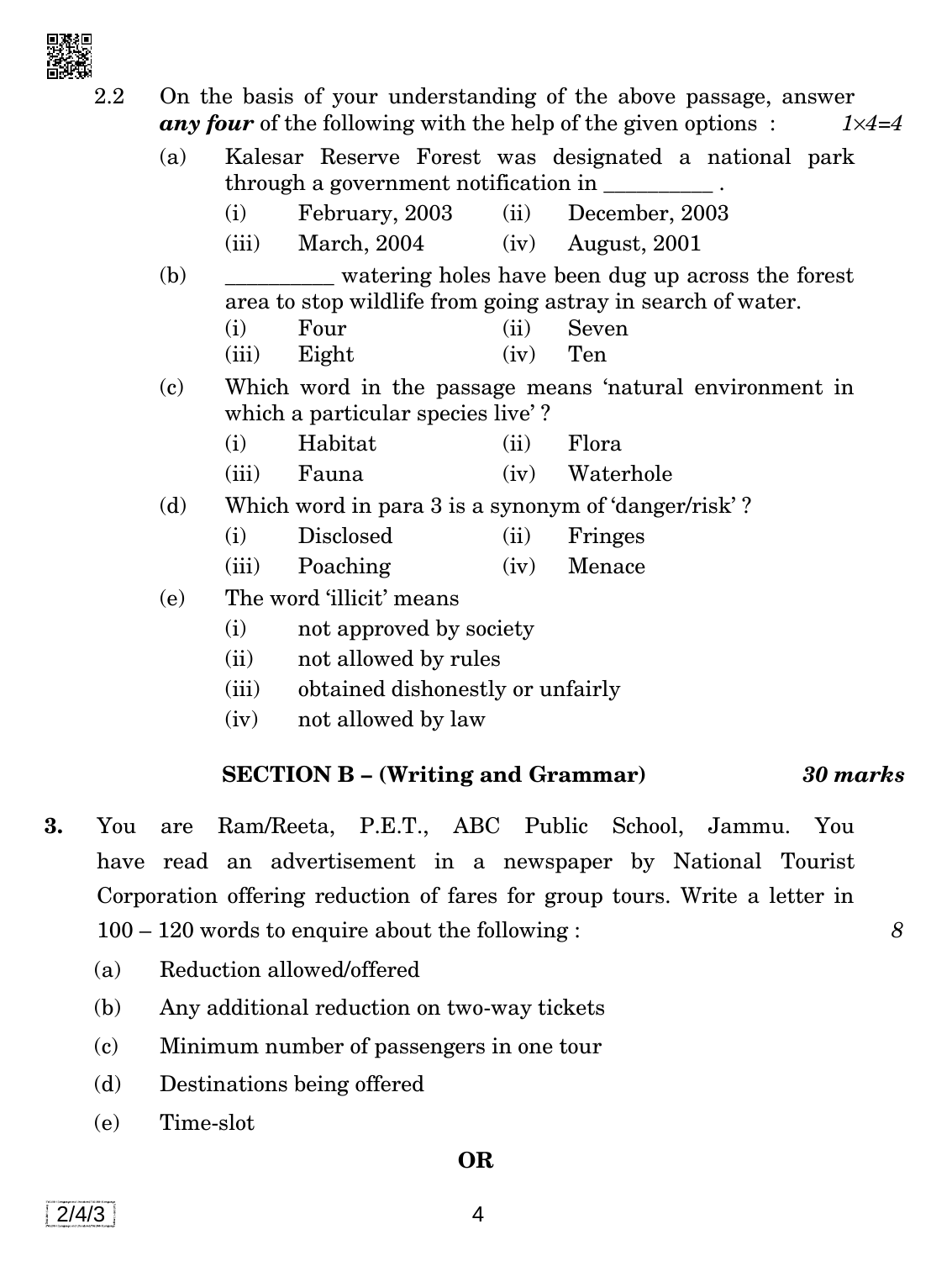

On your way to school you see many taps provided by the municipal corporation on the roadside either leaking or left running by careless members of the public. A lot of water is thus wasted. Municipal officials also do not bother. Write an article in 100 – 120 words on the topic, 'Water is scarce. Save it for the next generation.' You are Amit/Amita.

**4.** Develop a short story in 200 – 250 words with the help of the given cues. Give a suitable title to your story. **10** 

Swami Vivekananda — walking along a river bank — monkeys — very fierce —Vivekananda frightened — turned back — ran — monkeys chased — experienced old man — advised to face monkeys — Vivekananda stopped — monkeys saw him fearless — ran away.

#### **OR**

Tortoise known for his slow pace — hare makes fun — tortoise challenges him to a race — referee appointed — start off — hare overconfident takes a nap — tortoise wins.

**5.** Fill in the blanks in the paragraph given below by choosing the most appropriate options from the ones that follow. Attempt *any four*. Write the answers in your answer sheet against the correct blank numbers. *14=4*

The five Olympic rings were designed (a) 1913, and (b) for the first time in 1920. (c) International Olympic Committee founded (d) 1894 has become the heart (e) the Olympic Games today.

| (a) | (i) | at  | $(ii)$ for |      | $(iii)$ in | $(iv)$ to |                 |
|-----|-----|-----|------------|------|------------|-----------|-----------------|
| (b) | (i) | use | (ii)       | uses | (iii) used |           | $(iv)$ is using |
| (c) | (i) | The | $(ii)$ A   |      | $(iii)$ An |           | (iv) Some       |
| (d) | (i) | on  | $(ii)$ in  |      | $(iii)$ at |           | $(iv)$ upon     |
| (e) | (i) | for | $(ii)$ at  |      | $(iii)$ by | $(iv)$ of |                 |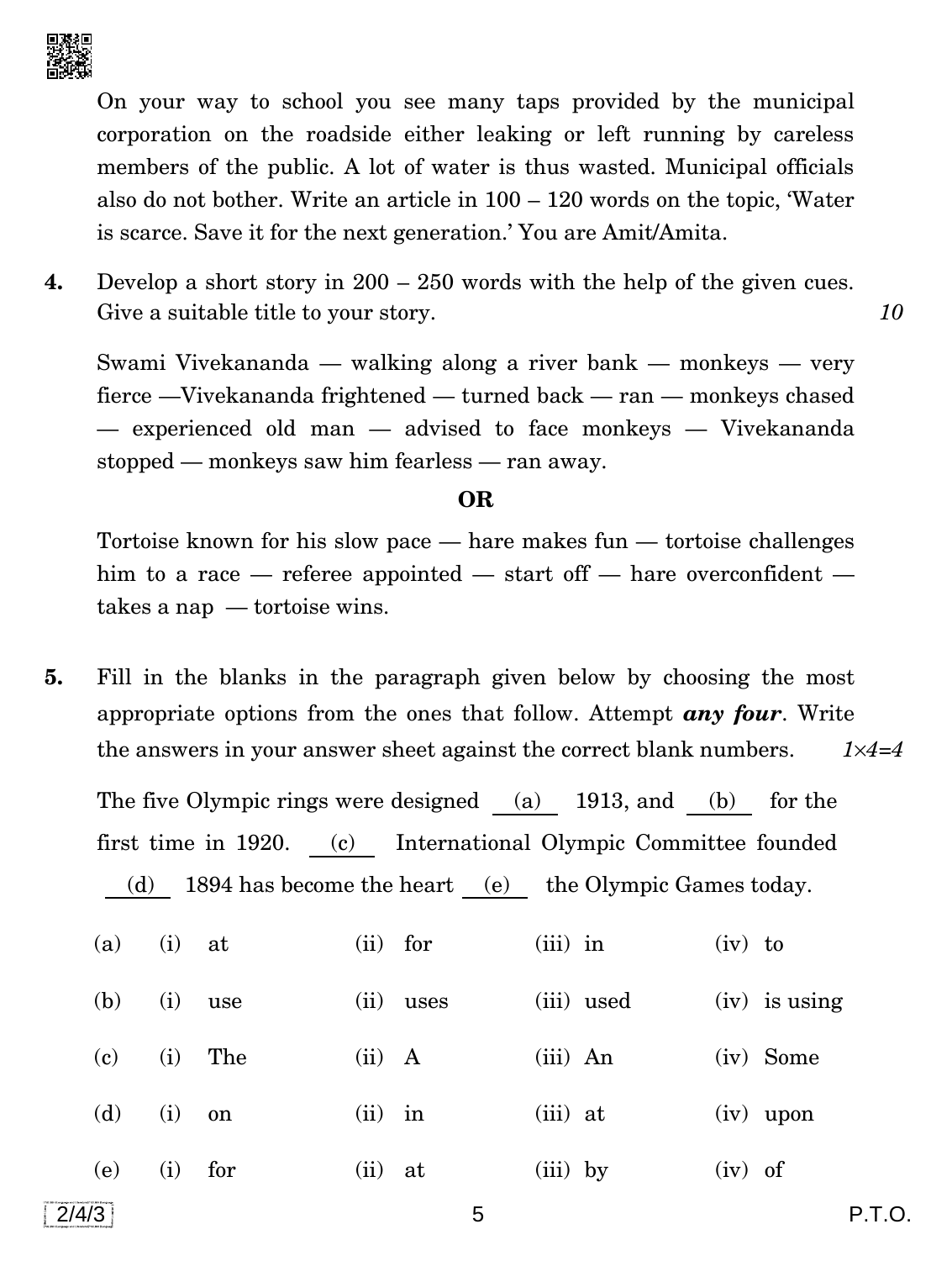

**6**. In the following paragraph, one word has been omitted in each line. Write the missing word along with the word that comes before and the word that comes after it against the correct blank number. The first one has been done for you. Attempt *any four*. *1*×*4=4*

|                                               |     | Word<br>before | Missing<br>word                            | Word<br>after |
|-----------------------------------------------|-----|----------------|--------------------------------------------|---------------|
| The television has always very                |     | e.g. always    | been                                       | very          |
| controversial. While the positive aspects the |     |                |                                            |               |
| electronic media innumerable,                 | (b) |                |                                            |               |
| their negative impact children                | (c) |                |                                            |               |
| cannot ruled out. TV addiction                | (d) |                |                                            |               |
| is bad eyes and should be avoided.            | (e) |                | <u> 1986 - Jan Bernard Barbara, manala</u> |               |

- **7.** Rearrange *any four* of the following groups of words/phrases to make meaningful sentences : *1*×*4=4*
	- (a) foundation / discipline / of / is the / society / very
	- (b) in all / importance / it is / spheres of / of great / life
	- (c) will / life / disorderly / without it / become
	- (d) everyone / civilized society / follow rules / must / in a
	- (e) in maintaining / this / healthy balance / helps us / a / in life

# **SECTION C – (Literature)** *30 marks*

- **8.** Read the extract given below and answer the questions that follow : *14=4* At twelve, he was sent away for schooling in the Hindu sacred scriptures and four years later he returned home to marry a princess. They had a son and lived for ten years as befitted royalty.
	- (a) Who does 'he' stand for ?
	- (b) What did 'he' study for four years ?
	- (c) What does the phrase, 'as befitted royalty' mean ?
	- (d) What happened after ten years ?

### **OR**